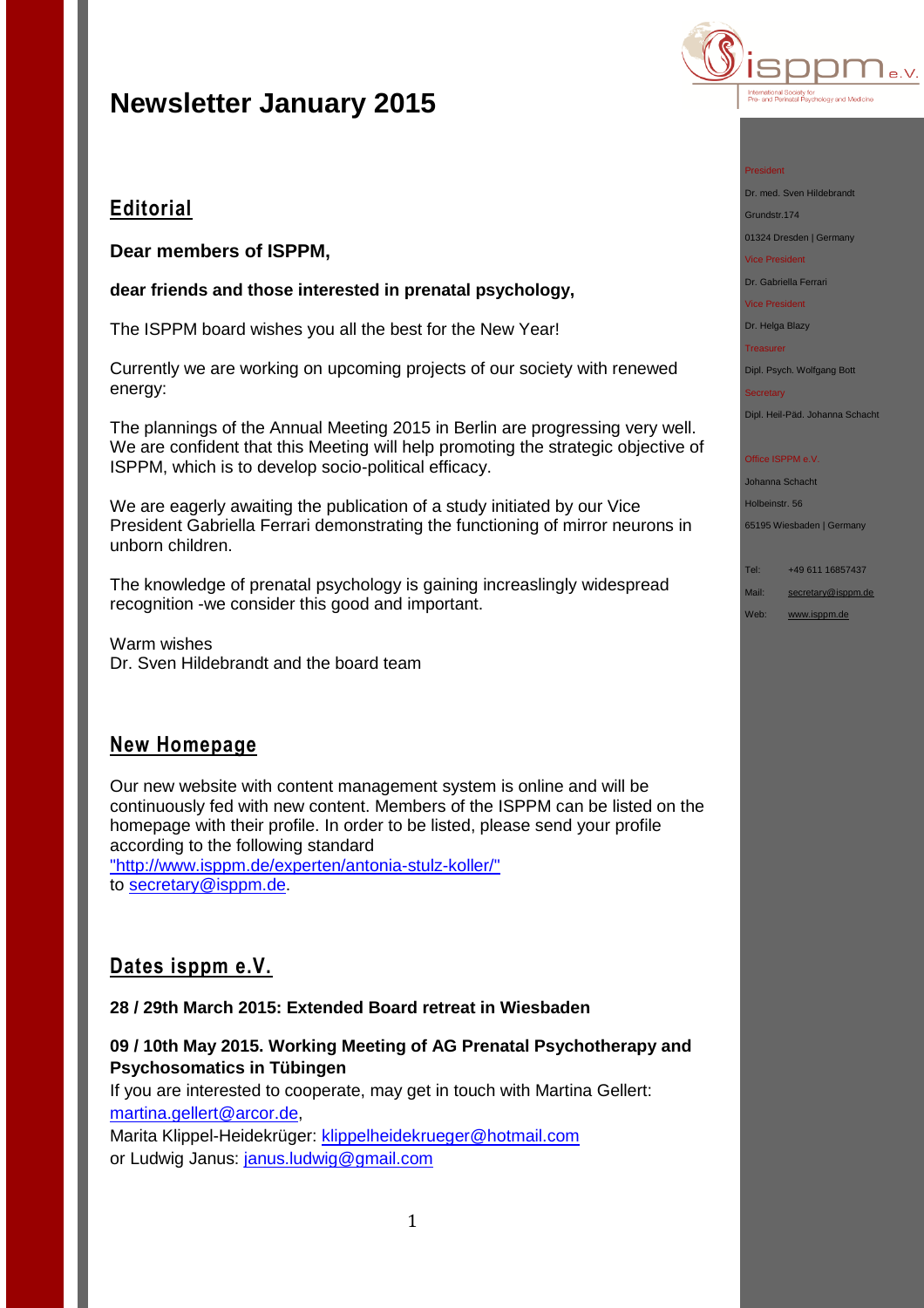

## **23 - 25 October 2015: Annual Conference in Berlin**

### **"I feel - therefore I am"**

Prenatal life and birth culture as a walk on a tightrope between human rights, health policy, ethics and economics

The aim of the conference is the assessment and revision of the "Charter on the Rights of the Child before, during and after birth" existing for 10 years and sustainable networking with initiatives and associations committed to child protection.

The program is not yet fixed in detail and will be presented soon.

### **10 to 12 June 2016: Bonding Analysis Conference in Cologne**

Contact: Helga Blazy [nc-blazyhe@netcologne.de](mailto:nc-blazyhe@netcologne.de)

## **Dates Conferences and Congresses**

**May 8 – 10, 2015** 10. Fachtagung für Primäre Prävention und Körperpsychotherapie **Frühe Prägungen** Eltern – Säugling – (Körper-)Psychotherapie im Dialog Oldenburg, Germany Information and registration: ZePP, [http://www.zepp-bremen.de,](http://www.zepp-bremen.de/) e-mail: [kontakt@zepp-bremen.de](mailto:kontakt@zepp-bremen.de)

**May 15 – 16, 2015** SERBIAN GOVERNMENT MINISTRY OF EDUCATION, SCIENCE AND TECHNOLOGICAL DEVELOPMENT Institute for Experimental Phonetics and Speech Pathology, Belgrade, Serbia **International Congress "Mental trauma: prenatal and postnatal aspects. The sources, consequences, diagnostics, therapy, and prophylactics"**  Belgrade, Serbia

**May 21 – 23, 2015** 2nd European Congress on Intrapartum Care Porto, Portugal [http://www.ecic2015.org](http://www.ecic2015.org/)

#### President

Dr. med. Sven Hildebrandt

Grundstr.174 01324 Dresden | Germany

Vice President

Dr. Gabriella Ferrari

Vice President

Dr. Helga Blazy

**Treasurer** 

Dipl. Psych. Wolfgang Bott

**Secretary** Dipl. Heil-Päd. Johanna Schacht

#### Office ISPPM e.V.

Johanna Schacht Holbeinstr. 56 65195 Wiesbaden | Germany

Tel: +49 611 16857437 Mail: [secretary@isppm.de](mailto:secretary@isppm.de)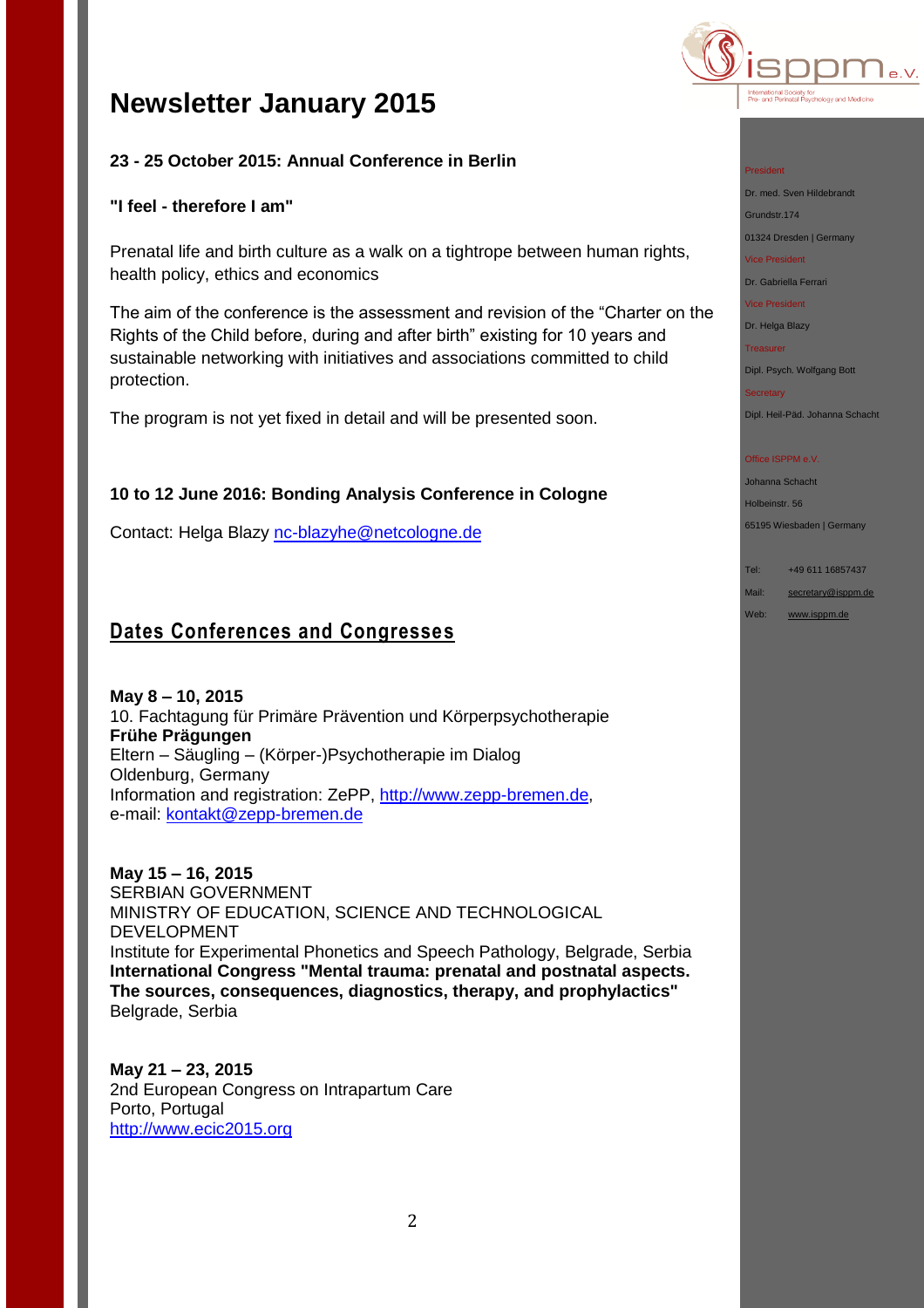

**December 3 - 6, 2015** APPPAH's 19th International Congress **Birth and Society: How Birth Impacts Society and how Society Impacts Birth.**

**[Registration here](http://r20.rs6.net/tn.jsp?f=001ow1wkvozei_88VPX53sV2VFa_ZuxEIVEKa01uLsN1mbdQzyyQdhs_FXedW1fhcbR0cAnBWKAa58XC3PwfiugTa1u-MPUS6Vonsz2fJNfQoB35pjIsF_7lD1CN_qw8TKu7v5JAd5plpwt_sJH1Yde9EazKKjwqyMJ21kbRBK73s3eVNH4L1EyhKr9FAjjkUSl1fgyAKzNeZsbRxoBWUe7j8en6Y0oQ_VI&c=LWshyrIfwgT0SZxQf9pomHGUyyn_Wvxtp2RWpyiRrhc-6I_2N51Iww==&ch=fzqAY8gzqrfAbvVlvh6O_uf6Y0uhLqpZVtR_fAmpQsLRiSXUV-TJkQ==)** 

### **January, 2016 Human Rights in Childbirth: India Conference** Bangalore, India

The global community has been working for decades toward Millenium Development Goal 5, to reduce maternal mortality through the twin targets of a) ensuring access to skilled birth attendance and emergency obstetric care, and b) achieving universal access to reproductive health, with targets for the end of 2015.

[humanrightsinchildbirth.com/india-conference/](http://humanrightsinchildbirth.com/india-conference/)

## **Further Education/Workshops**

Weekend workshop by Kati Orosz:

**BIRTH, CHANGE, HEALING**

## **Understanding and healing the roots of our relationships and bonding** March 13-15, 2015, Amsterdam

More information:<http://juliakaradi.com/birth-change-healing/>

Workshops and Trainings with Matthew Appleton and Jenni Meyer:

- **Birth From the Baby's Perspective** A One Day Introduction to Integrative Baby Therapy
- **Integrative Baby Therapy** Therapy Training
- **Soul Loss**

A Pre and Perinatal Perspective For further details or to book a place contact: Conscious Embodiment Trainings E-mail:<conscious.embodiment@sky.com>

[http://www.conscious-embodiment.co.uk](http://www.conscious-embodiment.co.uk/)

### **NEW APPPAH Professional Development Series:**

Mondays at 4 pm PST, 7 pm EST, 11 pm GMT, **starting January 12, 2015** With Michel Odent, Barbara Findeisen, Thomas Verny, William Emerson a.o. More information: **birthpsychology.com/courses/** 

#### President

Dr. med. Sven Hildebrandt

Grundstr.174 01324 Dresden | Germany

Vice President

Dr. Gabriella Ferrari

Vice President

Dr. Helga Blazy

**Treasurer** 

Dipl. Psych. Wolfgang Bott

Secretary Dipl. Heil-Päd. Johanna Schacht

## Office ISPPM e.V.

Johanna Schacht Holbeinstr. 56 65195 Wiesbaden | Germany

Tel: +49 611 16857437 Mail: [secretary@isppm.de](mailto:secretary@isppm.de)